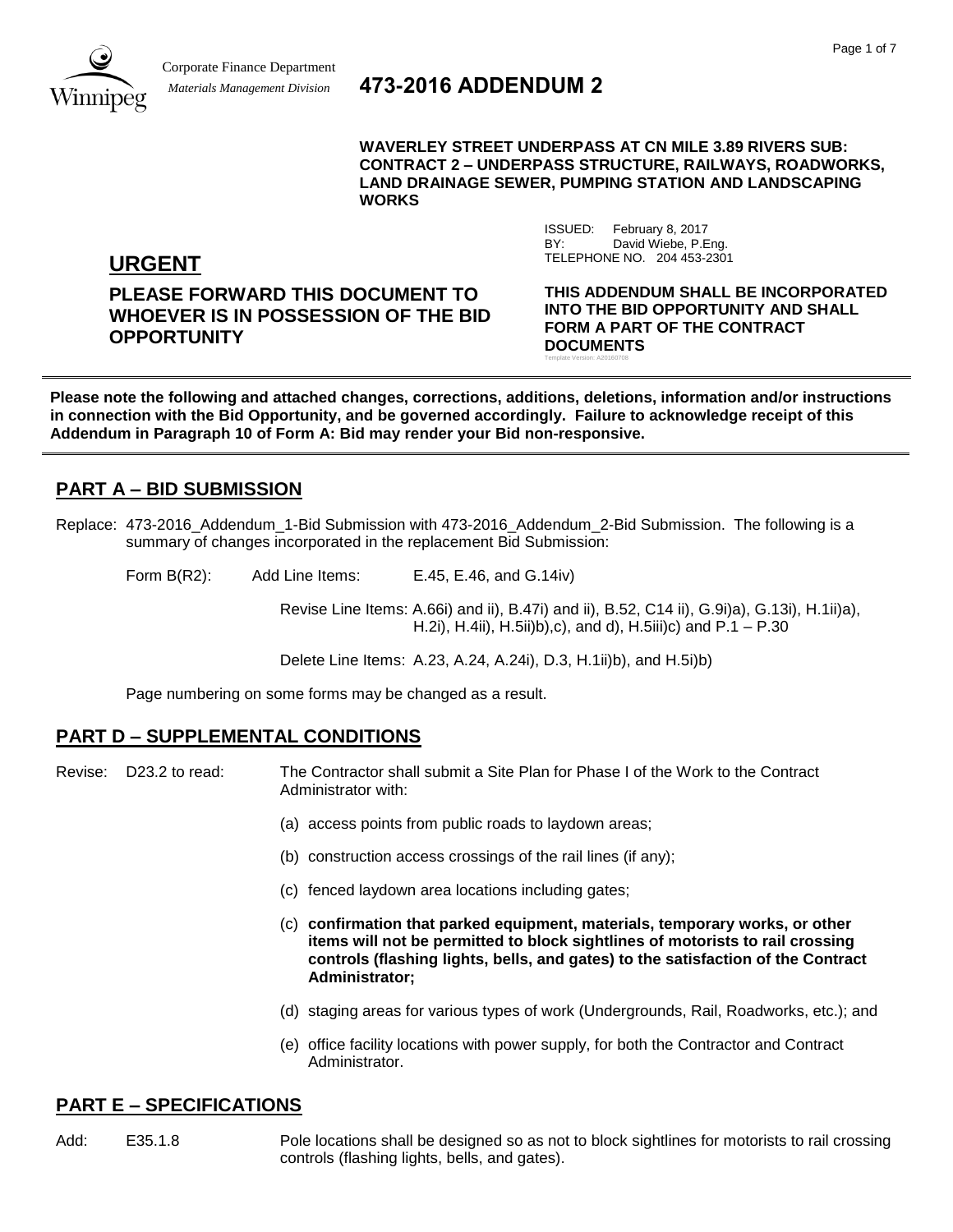Bid Opportunity No. 473-2016 Addendum 2 Page 2 of 7

Revise: E39.1.1(a) to read: This Specification covers all operations relating to the supply **pick-up** and installation of benches and waste receptacles along the Active Transportation pathway.

Revise: E39.2.1(a) to read: The Contractor shall be responsible for the supply **pick-up**, safe storage and handling of all benches and waste receptacles all materials set forth in this Specification and ... All materials supplied under this Specification shall be subject to inspection and acceptance by the Contract Administrator.

Revise: E39.2.2(a) to read: Bench: Tache Style Composite Bench with Arm Rests **- cedar tone, galvanized**, as per SCD-121A, Product #52501085**GLV**, or substitute approved in accordance with Substitution procedures **B8**.

Revise: E39.2.2(b) to read: Trash **Waste** Receptacle: Metal Slat Type **- galvanized**, as per SCD-119, Product #52501063BLK **52501063GLV** with Wire Basket, Product #52501058**GLV**, or substitute approved in accordance with Substitution procedures **B8**.

- (i) Contact for Bench and Trash **Waste** Receptacle **pick-up**: Todd Hendry, 204-470-4834 (THendry@winnipeg.ca) or Derrick Downey, 204-391-2860 (DDowney@winnipeg.ca) or Marc Laurin, 204-479-5489 (MLaurin@winnipeg.ca) Centralized Park Services City of Winnipeg 960 Thomas Ave Winnipeg MB R2L 2E1 Aaron Lennon, 204-986-5505 Supervisor of Central Repair/Manufacturing Facility City of Winnipeg Fleet Management Agency Division Public Works Department 215 Tecumseh St. Winnipeg, MB R3E 3S4 Email: ALennon@winnipeg.ca
- Add: E39.2.3 All fasteners shall be galvanized.
- Revise: E39.3.1 to read: Benches and Trash **Waste** Receptacles
	- (a) Install benches and trash **waste** receptacles with in-ground mountings as indicated on the Construction Drawings **and following manufacturer's instructions, using approved vandal resistant fasteners to ensure solid, durable, finished work suitable for the purpose intended. Fasteners and assembly hardware shall be incidental to the Work.**
	- **(b) All furnishings and fixtures to be installed plumb and true. Locations to be confirmed by Contract Administrator prior to installation.**
	- **(c) All furnishings and fixtures to be carefully handled so that no parts shall be bent, broken, or otherwise damaged.**

Revise: E39.4.1 to read: Benches and Trash **Waste** Receptacles

(a) Benches and trash **waste** receptacles will be measured on a unit basis and paid for at the Contract Unit Prices, each, for "Bench **(pick-up and installation only)**" and "Waste Receptacle **(pick-up and installation only)**", which prices shall be payment in full for supplying all materials and for completing all operations herein described and all other items incidental to the work included in this Specification, accepted and measured by the Contract Administrator.

#### Revise: E40.1.1(a) to read: The work covered under this item shall include all operations related to supply and installation of:

(i) New chain link fencing;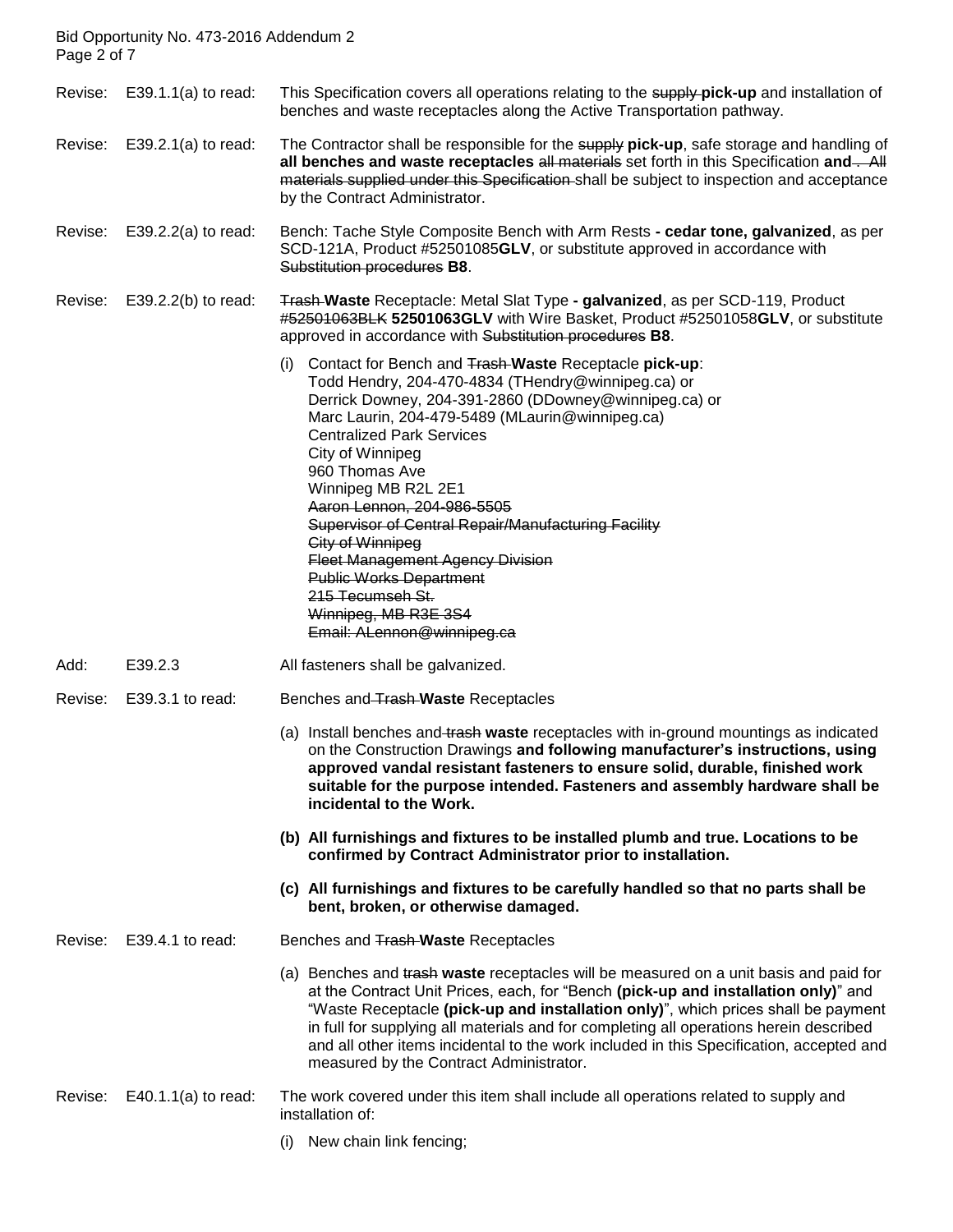- (ii) **New chain link fencing with conspicuity rail;**
- (iii) Chain link baseball backstop; and,
- (iv) New ornamental fencing.

Revise: E40.2.1(a) to read: The Contractor shall submit to the Contract Administrator for review and approval, at least Ten (10) Business Days prior to the scheduled commencement of any fabrication, the proposed Shop Drawings showing fabrication details of:

- (i) All chain link gates;
- (ii) **Conspicuity rail and bracket;**
- (iii) Chain link baseball backstop; and,
- (iv) New ornamental fencing.
- Revise: E40.3.2(b)(ii) to read: Chain link fencing to be 1.83 m in height **complete with conspicuity rail** and supplied in accordance with CW 3550.

Revise: E40.5.1(a) to read: Chain Link Fencing will be measured for payment on a linear basis and paid for at the Contract Unit Price per metre for "Chain Link Fencing 1.22 m height"**,** and "Chain Link Fencing 1.83 m height" **and "Chain Link Fencing 1.83 m height with Conspicuity Rail"** which prices shall be payment in full for supplying all materials and for completing all operations herein described and all other items incidental to the Work included in this Specification, accepted and measured by the Contract Administrator.

- Delete: E52
- Revise: E57.5.2 to read: General Staging and Construction Requirements
	- (a) Construct the Underpass Structure generally in accordance with the requirements identified on the Drawings.
	- **(b) Construction dewatering system in accordance with the Water Management Plan as described in D22 and accepted by Contract Administration shall be in place and complete with approved water disposal procedure prior to the commencement of any excavation or shoring operation to control groundwater, facilitate, and allow construction in the dry.**
	- (c) Prepare and submit a Structural Excavation and Shoring Safe Working Plan **including construction dewatering system** to the Contract Administrator for review a minimum of two (2) weeks prior to the commencement of this work.
	- (d) Prior to commencing excavation operations, install sediment control fencing or other such erosion control structures to prevent sediment-laden runoff from leaving the job Site and entering the City land drainage system. The sediment control fencing shall remain in place until all construction activities are complete.
	- (e) Complete excavations in accordance with the approved Excavation Plan and to the elevations and dimensions shown on the Excavation Plan or to adjusted elevations as directed by the Contract Administrator in order to obtain a firm, stable foundation.
	- (f) Dewater excavations so that construction of the underpass is completed in the dry. Keep the bottom of excavations free from excessive moisture or free-flowing water.
	- (g) Handle, store and dispose of excavated materials in accordance with the Environmental Protection Plan as described in D21 and accepted by the Contract Administrator.

Revise: E61.3.14 to read: Architectural Formwork Liner

**(a) Architectural formwork liner is not required.**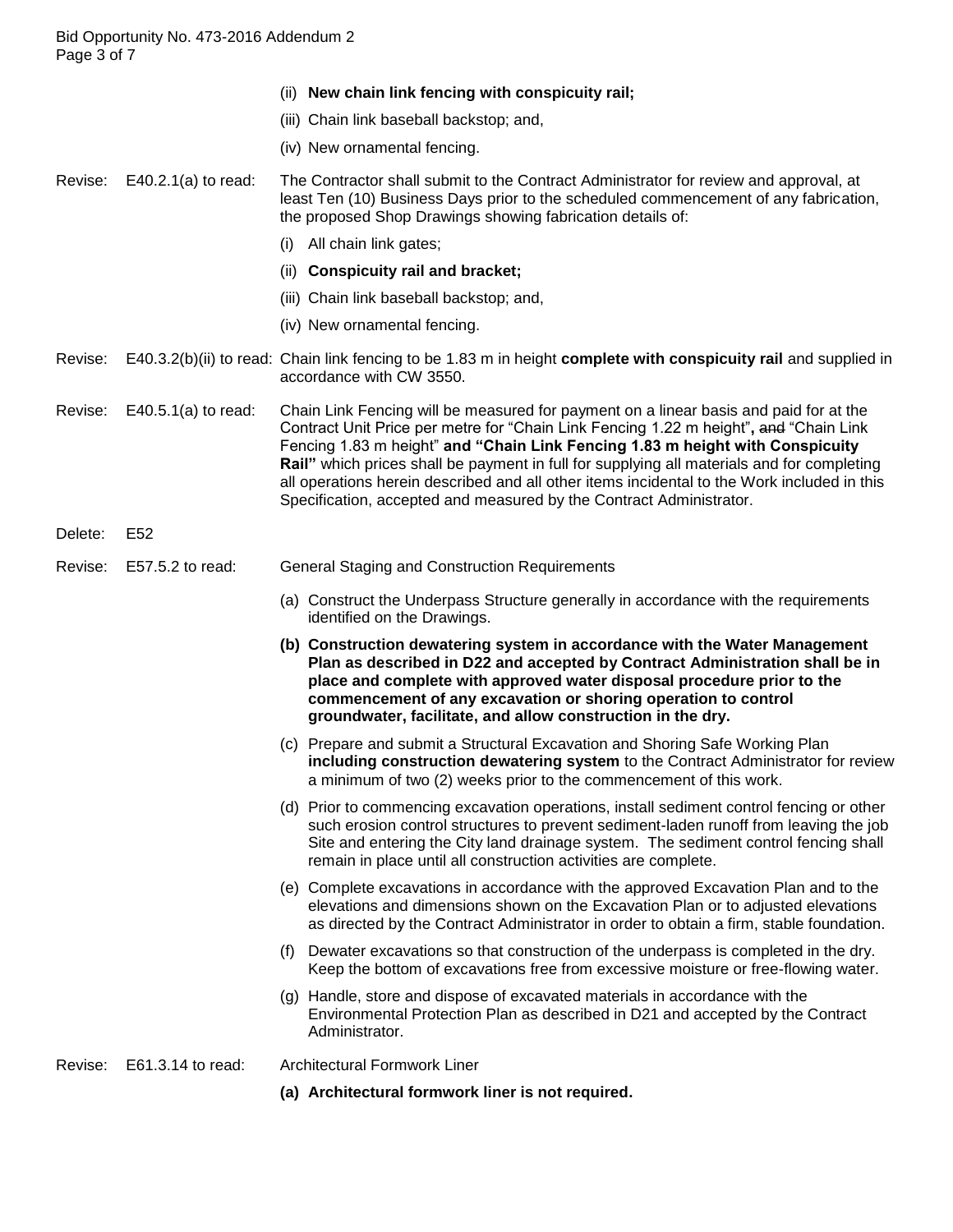Bid Opportunity No. 473-2016 Addendum 2 Page 4 of 7

| Revise: | $E63.7.2(b)$ to read: | The Contractor shall guarantee in writing, the performance of the bearings for a period of<br>five (5) years from the date of bearing installation issuance of the Total Performance.<br>Provided in the guarantee for the replacement of the bearings at no cost to the City of<br>Winnipeg in the event that the bearings do not perform satisfactorily in the range of<br>design movement and under the design loads. |
|---------|-----------------------|--------------------------------------------------------------------------------------------------------------------------------------------------------------------------------------------------------------------------------------------------------------------------------------------------------------------------------------------------------------------------------------------------------------------------|
| Revise: | E64.4.7(a) to read:   | The following areas shall be zinc metallized with a minimum coating of 0.25 mm in<br>accordance with AWS C2.23-03/SSPC-CS 23.00.                                                                                                                                                                                                                                                                                         |
|         |                       | Girders bottom flanges, to the extent shown on the Drawings. Girder metallizing is<br>(i)<br>not required.                                                                                                                                                                                                                                                                                                               |
| Revise: | $E70.8.1(a)$ to read: | the Supply, Fabrication and Erection of Miscellaneous Metal are considered incidental to<br>the Items of Work referencing this Specification and no separate measurement or<br>payment will be made, except as specified herein.                                                                                                                                                                                         |
| Revise: | $E72.1.2(a)$ to read: | Refer to Drawing C2-C <sub>T</sub> S-062 and 063.                                                                                                                                                                                                                                                                                                                                                                        |
| Revise: | $E72.2.1(a)$ to read: | Refer to Drawing C2-C <sub>T</sub> S-062 and 063.                                                                                                                                                                                                                                                                                                                                                                        |
| Revise: | $E72.3.1(a)$ to read: | Refer to Drawing C2-C <sub>T</sub> S-062 and 063.                                                                                                                                                                                                                                                                                                                                                                        |
| Delete: | E91                   |                                                                                                                                                                                                                                                                                                                                                                                                                          |

#### **DRAWINGS**

Replace: 473-2016\_Drawing\_C2-BB-002-R0 with 473-2016\_Addendum\_2-Drawing\_C2-BB-002-R1 473-2016\_Drawing\_C2-BB-401-R0 with 473-2016\_Addendum\_2-Drawing\_C2-BB-401-R1 473-2016\_Drawing\_C2-BC-001-R0 with 473-2016\_Addendum\_2-Drawing\_C2-BC-001-R1 473-2016\_Drawing\_C2-BS-002-R0 with 473-2016\_Addendum\_2-Drawing\_C2-BS-002-R1 473-2016\_Drawing\_C2-BS-005-R0 with 473-2016\_Addendum\_2-Drawing\_C2-BS-005-R1 473-2016\_Drawing\_C2-BS-006-R0 with 473-2016\_Addendum\_2-Drawing\_C2-BS-006-R1 473-2016\_Drawing\_C2-BS-102-R0 with 473-2016\_Addendum\_2-Drawing\_C2-BS-102-R1 473-2016\_Addendum\_1\_Drawing\_C2-CT-011-R1 with 473-2016\_Addendum\_2-Drawing\_C2-CT-011-R2 473-2016\_Drawing\_C2-CT-048-R0 with 473-2016\_Addendum\_2-Drawing\_C2-CT-048-R1 473-2016\_ Addendum\_1\_Drawing\_C2-CT-066-R1 with 473-2016\_Addendum\_2-Drawing\_C2-CT-066-R2 473-2016\_Drawing\_C2-CU-020-R0 with 473-2016\_Addendum\_2-Drawing\_C2-CU-020-R1 473-2016\_Drawing\_C2-CU-021-R0 with 473-2016\_Addendum\_2-Drawing\_C2-CU-021-R1 473-2016\_Drawing\_C2-CU-022-R0 with 473-2016\_Addendum\_2-Drawing\_C2-CU-022-R1 473-2016\_Drawing\_C2-CU-023-R0 with 473-2016\_Addendum\_2-Drawing\_C2-CU-023-R1 473-2016\_Drawing\_C2-CU-024-R0 with 473-2016\_Addendum\_2-Drawing\_C2-CU-024-R1 473-2016\_Drawing\_C2-CU-025-R0 with 473-2016\_Addendum\_2-Drawing\_C2-CU-025-R1 473-2016\_Drawing\_C2-CU-026-R0 with 473-2016\_Addendum\_2-Drawing\_C2-CU-026-R1 473-2016\_Drawing\_C2-CU-034-R0 with 473-2016\_Addendum\_2-Drawing\_C2-CU-034-R1 473-2016\_Drawing\_C2-CU-037-R0 with 473-2016\_Addendum\_2-Drawing\_C2-CU-037-R1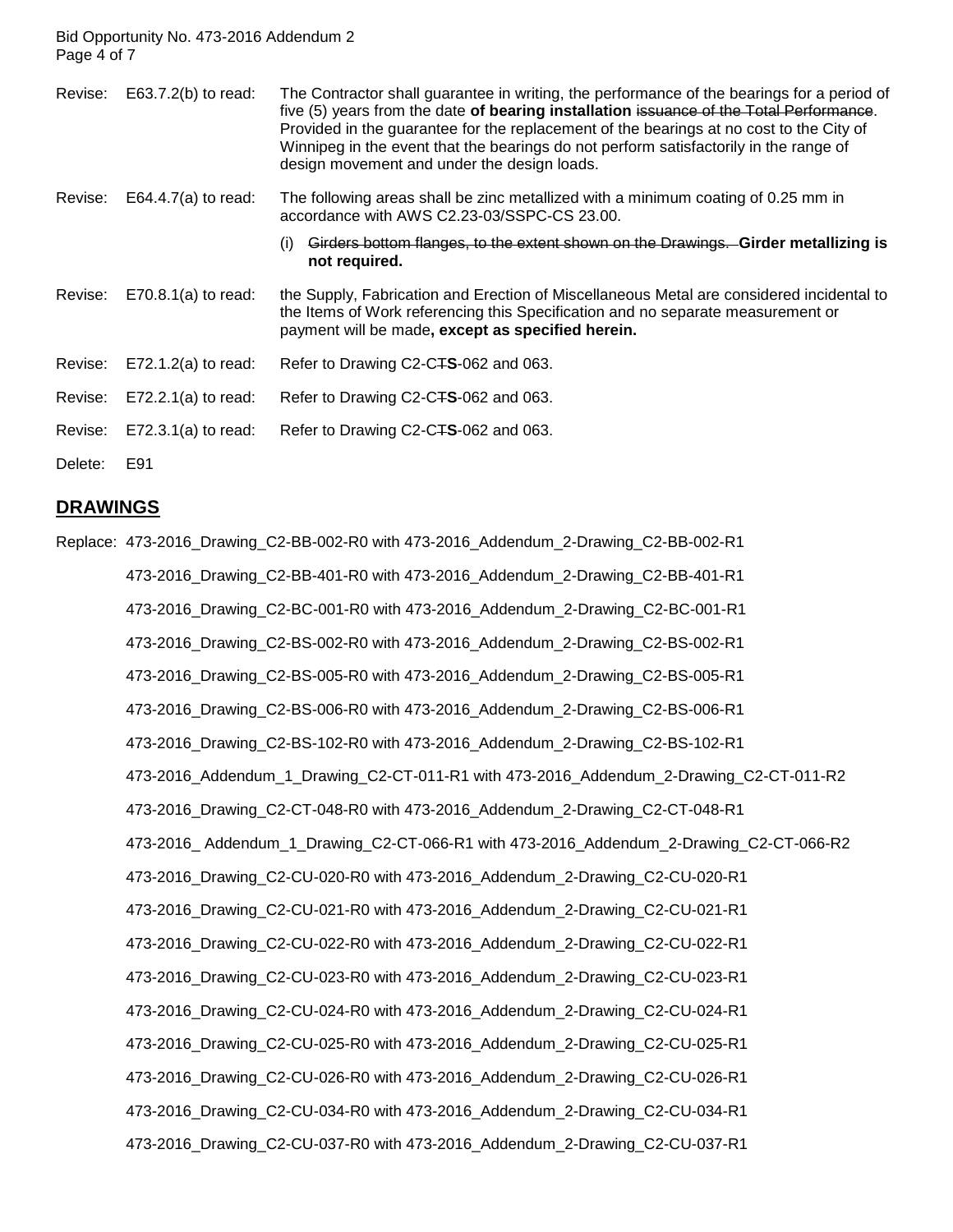473-2016\_ Addendum\_1\_Drawing\_C2-GE-039-R1 with 473-2016\_Addendum\_2-Drawing\_C2-GE-039-R2 473-2016\_ Addendum\_1\_Drawing\_C2-GE-041-R1 with 473-2016\_Addendum\_2-Drawing\_C2-GE-041-R2 473-2016\_ Addendum\_1\_Drawing\_C2-GE-042-R1 with 473-2016\_Addendum\_2-Drawing\_C2-GE-042-R2 473-2016\_ Addendum\_1\_Drawing\_C2-GE-044-R1 with 473-2016\_Addendum\_2-Drawing\_C2-GE-044-R2 473-2016\_ Addendum\_1\_Drawing\_C2-GE-048-R1 with 473-2016\_Addendum\_2-Drawing\_C2-GE-048-R2 473-2016\_ Addendum\_1\_Drawing\_C2-GE-051-R1 with 473-2016\_Addendum\_2-Drawing\_C2-GE-051-R2 473-2016\_ Addendum\_1\_Drawing\_C2-GE-052-R1 with 473-2016\_Addendum\_2-Drawing\_C2-GE-052-R2 473-2016\_Drawing\_C2-LS-011-R0 with 473-2016\_Addendum\_2-Drawing\_C2-LS-011-R1 473-2016\_Drawing\_C2-LS-021-R0 with 473-2016\_Addendum\_2-Drawing\_C2-LS-021-R1

# **NMS SPECIFICATION**

#### **Section 05 50 00**

Replace: 2.1.5 to read: Aluminum to requirements of CSA-S157, 6061-T6 or 6063-T6 aluminum alloy. Mill finish. Structural design based on Alcan structural shapes.

#### **Section 26 05 25**

| Add: | 2.1.4                   | Rigid PVC conduit: to CSA C22.2 No. 211.2.                                                        |
|------|-------------------------|---------------------------------------------------------------------------------------------------|
|      | Replace: 3.1.4 to read: | Use epoxy coated conduit or rigid PVC conduit under, in concrete, and in Category 2<br>locations. |
|      | Replace 3.4.1 to read:  | Use epoxy coated conduit or PVC conduit.                                                          |
|      | Replace 3.5.1 to read:  | Use epoxy coated conduit or PVC conduit.                                                          |

### **ATTACHMENTS**

473-2016\_Addendum\_2\_Reference\_Drawings\_ REF-CT-070-R0

473-2016\_Addendum\_2\_Attendance\_List \_Waverley-Bidder's-Conference-R0

### **QUESTIONS AND ANSWERS**

The following questions were asked at the Non-Mandatory Bidder's Conferences on January 26, 2017 and February 2, 2017.

### **1.0 January 26, 2017 Non-Mandatory Bidder's Conferences Questions and Answers**

- Q1.1. Are there defined limits for the Parts of the Work (A, B, C, etc.) listed in Form B: Prices and in D2?
	- A1.1. To assist bidders, reference drawing REF-CT-070 (3 pages) has been created and is part of Addendum 2 and is attached as 473-2016 Addendum 2 Reference Drawings REF-CT-070-R0. In addition, limits can be inferred through the Part description titles and through the "BGSA" definition in D3.1(e).
- Q1.2. Can you provide the Addenda schedule?
	- A1.2. Addendum 1 is currently being drafted and will be issued by the week of January 30, 2017. Addendum 2 will be issued after the February 2, 2017 Bidder's Conference. Additional addenda to be issued as necessary.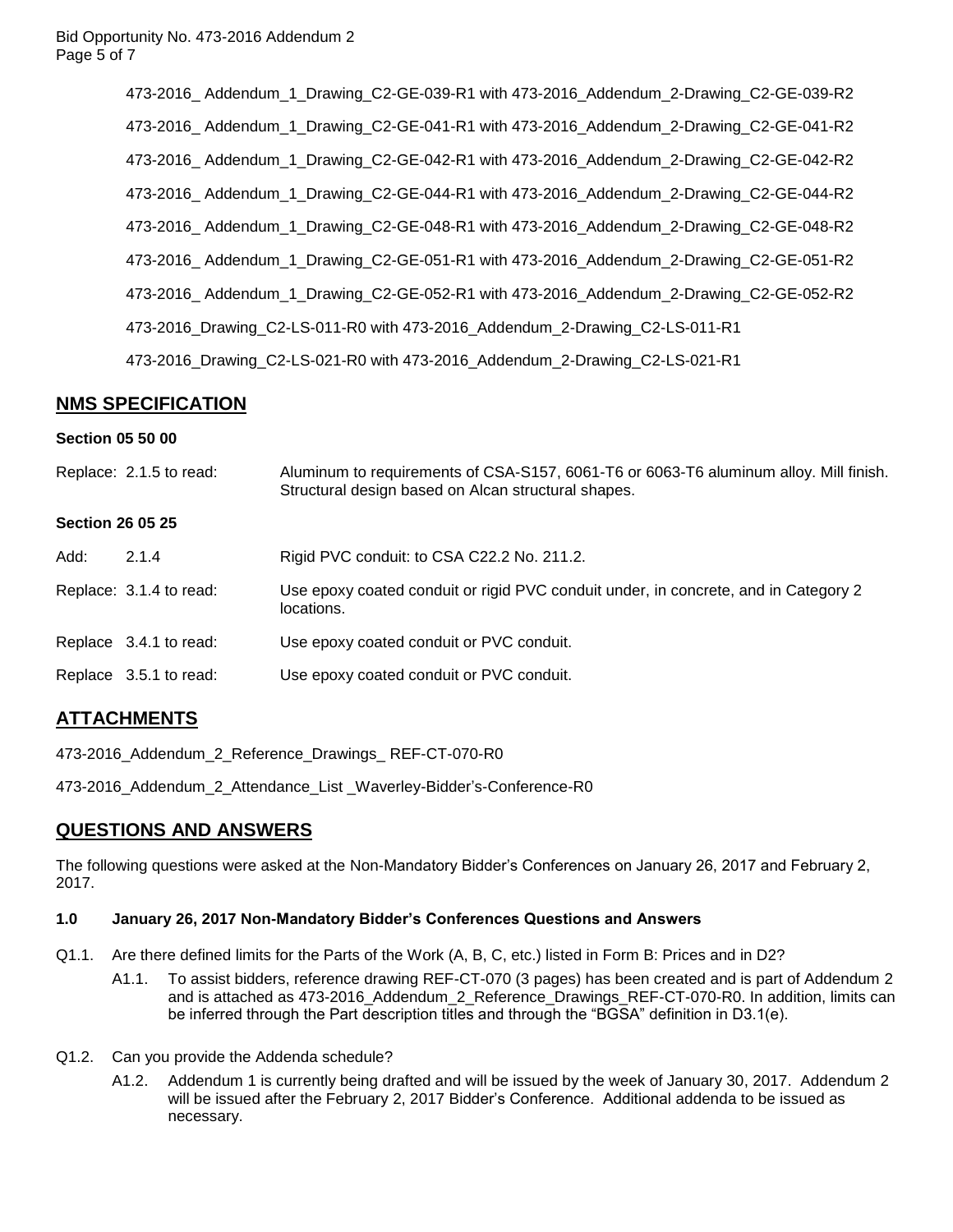Bid Opportunity No. 473-2016 Addendum 2 Page 6 of 7

- Q1.3. Steel girders are to be hot-dip galvanized and bottom flange exposed surfaces are to be painted. Is girder metallizing also required?
	- A1.3. Refer to Addendum 2 clause E64.4.7(a)(i) above.
- Q1.4. Are girder field splices permitted?
	- A1.4. Girder field or shop splices are not permitted.
- Q1.5. Groundwater depressurization clarification. Is the groundwater depressurization necessary for the bridge excavation or just the Pumping Station?
	- A1.5. Groundwater depressurization as described in E104 is not applicable to the "bridge excavation". Instead, the successful contractor should come up with a dewatering plan for those areas as per D22. This is clarified in Addendum 2.
- Q1.6. Are all major rail work by CN?
	- A1.6. The earthwork and embankments up to the subballast surface are the responsibility of the Contractor. Track, ties, Ballast, etc. and rail related signal work by CN.
- Q1.7. The Common Excavation is a much smaller number than the Fill Material (An example of Item B.1 vs. B.10 in Form B: Prices was discussed at conference). Why?
	- A1.7. In general, there is more earth material to remove from the project site than to place as fill material due to the nature of the underpass. Note that the definition and thus scope of "Common Excavation", "Fill Material" and other earthwork items have been modified by E19 from their respective City of Winnipeg standard specifications as noted in Form B: Prices.
- Q1.8. Staging Drawings please clarify when the final lift of asphalt occurs.
	- A1.8. Final lifts of asphalt can be placed during appropriate stages of work (i.e., The final lift for the eastbound lanes of Taylor Avenue can be placed in Phase II – Stage 2 as indicated in Major Construction Activities Item #4 on Drawing C2-GE-038). The exception to this is the final lift of asphalt on Waverley Street in the vicinity of the Wilkes intersection is noted in Major Construction Activities Item #1 on Drawing C2-GE-052.
- Q1.9. B.11.1.1 it states that MRST will be applicable. Please clarify.
	- A1.9. Within this Bid Opportunity, MRST that is applicable to mechanical and electrical works under items N.3 to N.5 of Part B: Prices is to be included as line item N.12 in Form B: Prices. For all other items, as is typical practice, applicable PST is to be included in unit prices. GST is extra in all cases and is not part of the bid price.
- Q1.10. Are there road cross-sections available in a similar format to rail drawings C2-CR-301 to 315?
	- A1.10. No. Typical road cross-sections are shown in drawings C2-CT-067 to 74.
- Q1.11. Regarding weekend related works. Is CN in agreement with the weekend works indicated in D31 Critical Stages and the Staging Drawings?
	- A1.11. CN is a stakeholder in the project and is aware of the weekend works and their participation in the project. A formal agreement including critical dates between the City of Winnipeg and CN is being worked out. Note that not all weekend closures are dependent on CN work. (see next question).
- Q1.12. What specific work does CN do for each weekend closure?
	- A1.12. 1.First weekend closure. Refer to Staging Drawings C2-GE-030 to 31. No CN work.

2.Second weekend closure. Refer to Staging Drawing C2-GE-41. CN to reconstruct crossing.

3.Third weekend closure. Refer to Staging Drawings C2-GE-46-48. No CN work.